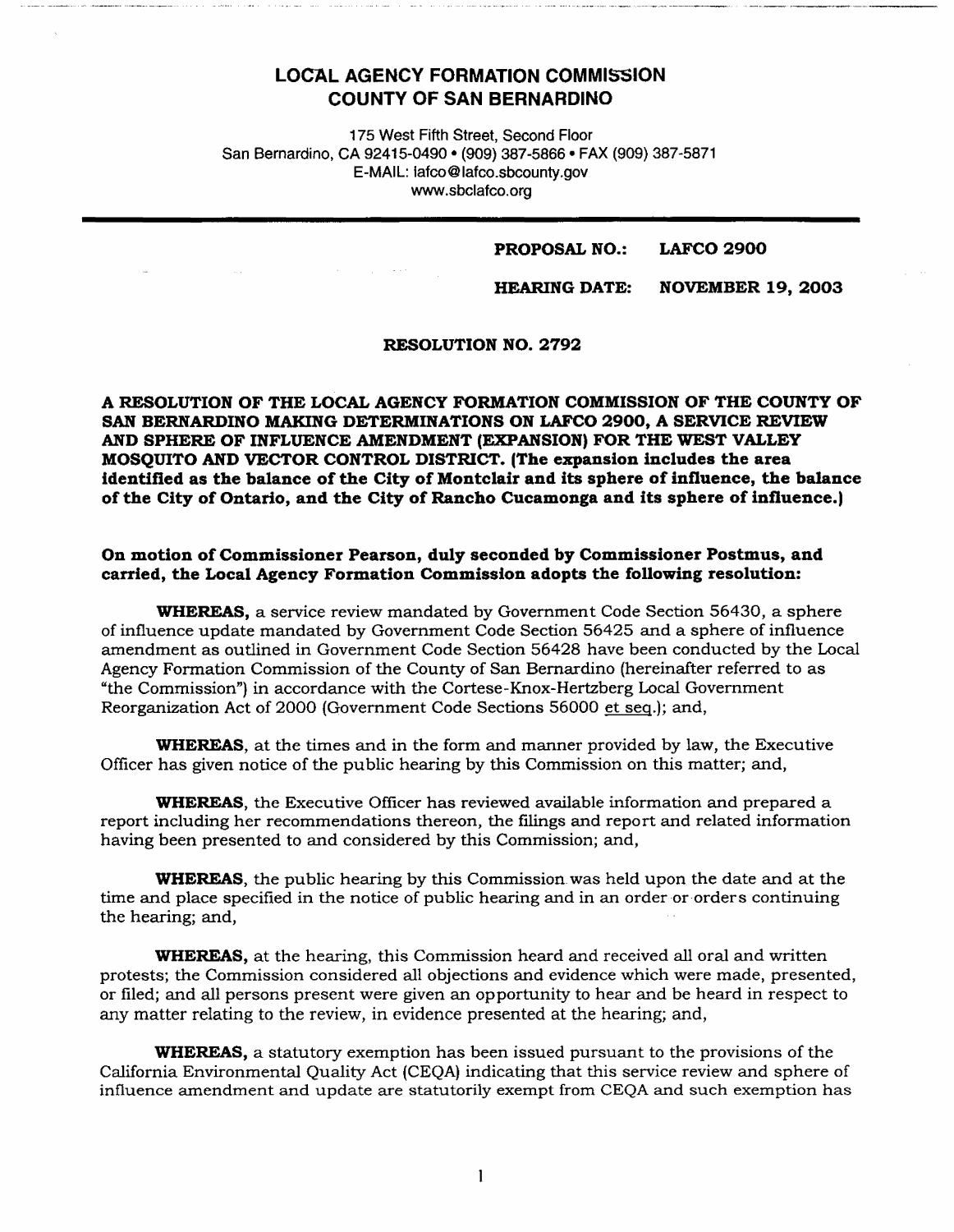#### **RESOLUTION NO.** 2792

been adopted by this Commission. The Clerk has been directed to file a Notice of Exemption within five working days of adoption of this resolution; and,

**WHEREAS,** based on presently existing evidence, facts, and circumstances filed with the Local Agency Formation Commission and considered by this Commission, it is determined that the sphere of influence for the West Valley Mosquito and Vector Control District (hereinafter referred to as "the District" or "WVMVCD"} shall be expanded to include the area of the balance of.the City of Montclair and its sphere of influence, the balance of the City of Ontario, and the City of Rancho Cucamonga and its sphere of influence, as more specifically described on the legal description and map attached to this resolution as Exhibits "A" and  $A-1"$ ; and,

**WHEREAS,** the following findings are made in conformance with Government Code Section 56430 and local Commission policy:

#### 1. **Infrastructure Needs and Deficiencies.**

The District provides a full range of vector control services to its residents within the District boundary, as well as residents and property owners in the contract cities and other local government agencies. The services offered by the District include monitoring and control of mosquito and fly populations, removal of Africanized honey bees and stinging wasps, trapping and removal of animals that are poisonous or may harbor disease-causing agents, surveillance and prevention of vector-borne diseases, and public outreach activities to raise the public awareness of the association of vectors and vector-borne disease, and the consequences of urbanization leading to growing proximity of urban/ rural boundaries, and increasing contacts between humans and wild animals and the risk of contracting vector-borne disease.

The State of California has recognized the value of vector control through the creation in the Health and Safety Code of a special district charged with performing these services. Most cities do not have the specialized expertise in-house, nor is it cost effective for small/medium-sized cities to perform the service in-house. A benefit assessment on benefited properties allows the District to provide the full range of its services.

#### 2. **Growth and Population.**

The District provides service to approximately 123 square miles (approximately 208,000 acres) within its current boundaries which includes all or portions of the incorporated and unincorporated areas of the Cities of Chino, Chino Hills, Montclair and Ontario. The sphere of influence amendment is proposed to include an additional 77 square miles for the balance of the City of Montclair and its sphere of influence, the balance of the City of Ontario, and the City of Rancho Cucamonga and its sphere of influence. The population of the area of the existing district is estimated to be 232,000 in the year 2002. This includes the areas of the former Chino-Ontario Agricultural Preserve whose population is currently estimated to increase, through development of the specific plans for the area, to approximately 160,000 over 20 years. The population of the sphere of influence amendment is estimated to be 222,000 at the present time.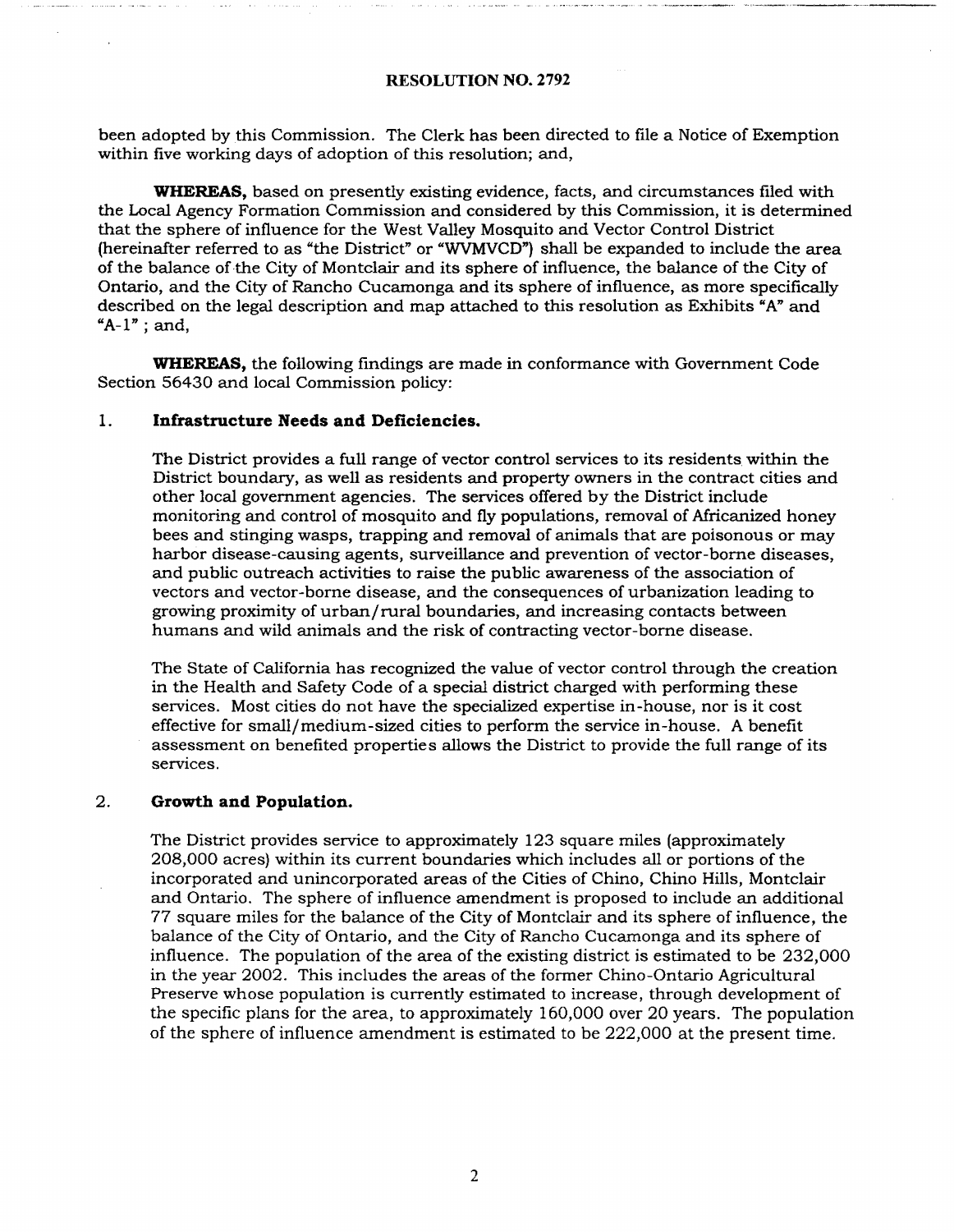### 3. **Financing Opportunities and Constraints.**

The primary funding mechanism for the District is a benefit assessment. The District also has contractual agreements with the City of Montclair, City of Ontario, City of Rancho Cucamonga, Inland Empire Utilities Agency, Chino Institution for **Men,** Monte Vista Water District and Orange County Water District for limited vector control services. The sphere of influence amendment to expand the District's sphere would allow for the future annexation of these areas which would·enable the District to deliver vector control services without the necessity of individual contracts. The services would be seamless as they would be funded through the benefit assessment process. The sphere of influence expansion allows for the development of additional contracts within the area allowable under the provisions of Government Code Section 56133.

#### 4. **Cost Avoidance Opportunities.**

There are no known duplications of service within the District's boundaries. The County Vector Control Program specifically excludes the area of the District from its service delivery. The District maintains mutual aid agreements with other like vector control districts through the Mosquito and Vector Control Association of California to allow for a comprehensive response in the event of a catastrophic outbreak of vectorborne disease, such as the West Nile virus in California.

#### 5. **Rate Restructuring.**

The District's primary funding is derived from a benefit assessment against the properties within its boundaries. The District is divided into two zones for this benefit assessment. Zone A is bounded on the north by Mission Blvd., on the east by Palmetto Avenue, on the south by Phillips Blvd., and on the west by the county line. This Zone has rates set at \$10.25 for a single-family residence and \$17 for commercial and industrial parcels. Zone B is identified as the balance of the territory of the District. This Zone has rates of \$18 for a single-family residence and \$30 for commercial and industrial parcels. These assessment rates are not expected to change in the near future. Annexation of the sphere of influence expansion area would allow for the extension of assessments to these properties following an election required by Proposition 218.

#### 6. **Opportunities for Shared Facilities.**

No opportunities for shared facilities were identified.

#### 7. **Government Structure Options.**

The State Legislature through the California Health and Safety Code recognizes the value of vector control by way of the creation of mosquito and vector control districts. The District currently overlays multiple cities and other local agencies, is a special function district, and is a cost-effective and efficient mechanism to deliver vector controls services over a large geographic area.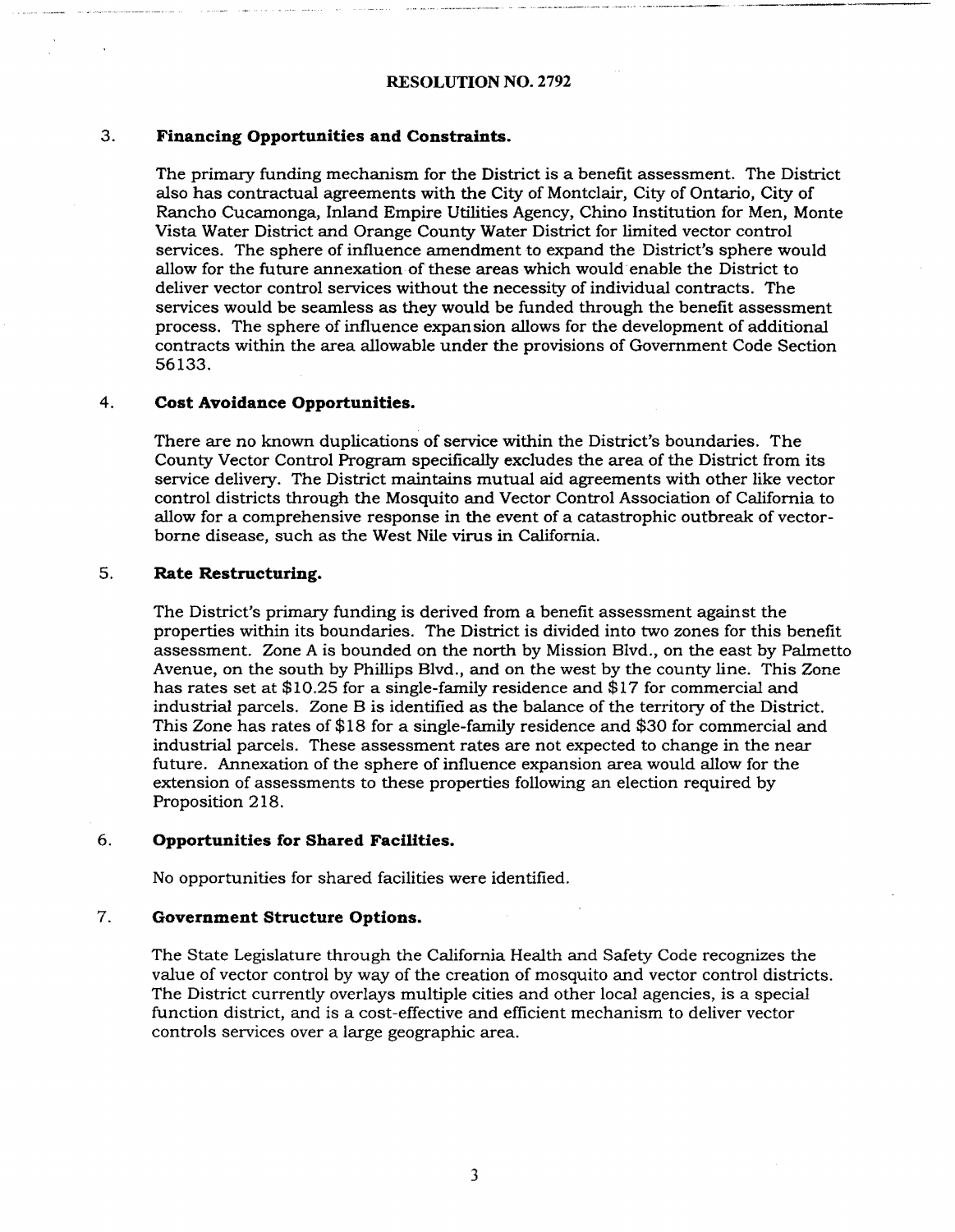### **RESOLUTION NO.** 2792

.,. - -- --···-·-··· ·-··. ----~-------- ···--------··-··---

#### 8. **Management Efficiencies.**

The District currently maintains a small, but efficient field staff (10 employees) and administrative staff (3 employees) to serve the District territory as well as contracted vector control services. Expansion of staff will be considered if additional territories are annexed. District staff works closely with the Board of Trustees in the annual budget process to identify the anticipated operating and capital expenditures, as well as the forecasted revenue structure for a five-year time period. The District is a member of the Vector Control Joint Power Association whereby liability insurance, auto insurance, and workers' compensation insurance are pooled with other like member vector control districts for maximum coverage and security.

## 9. **Local Accountability and Govemance.**

The District is governed by a five-member Board of Trustees appointed by each of the member cities and the County Board of Supervisors. Representation will be expanded for any newly-annexed city to allow for a representative on the Board. The District conforms to the provisions of the Brown Act requiring open meetings. The District board meeting is held at 1:30 p.m. on the fourth Wednesday of each month; and,

**WHEREAS,** the following findings are made in conformance with Government Code Section 56425 and local Commission policy:

1. The present and planned land uses in the area, including agricultural and open-space lands:

The area included within the existing sphere of influence and the proposed expansion includes vast areas of urban, suburban and rural land uses. The area represents one of the most rapidly urbanizing areas of the County. The transition from an agricultural-based area to an urbanized one increases the threat of existing and new vector-borne diseases and of nuisance vectors. The services provided by the WVMVCD are not development related; therefore, they have no direct impact on the present or planned land uses. However, the land uses have a direct impact on the service needs of the District.

2. The present and probable need for public facilities and services in the area:

Within the proposed sphere of influence expansion, only limited vector control services are provided through agreement between the respective city governments and the WVMVCD. As these areas develop, transitioning from their agricultural past to urbanization, the threat of existing and new vector-borne diseases increases. An enhanced mosquito and vector control program is needed to protect the health and safety of the current and future residents of the area.

3. The present capacity of public facilities and adequacy of public services that the agency to be expanded provides or is authorized to provide:

Within its boundaries, the WVMVCD provides high levels of mosquito and vector control services to its constituents. With the sphere of influence expansion, planning can commence for the expansion of facilities to provide this level of service to a broader area.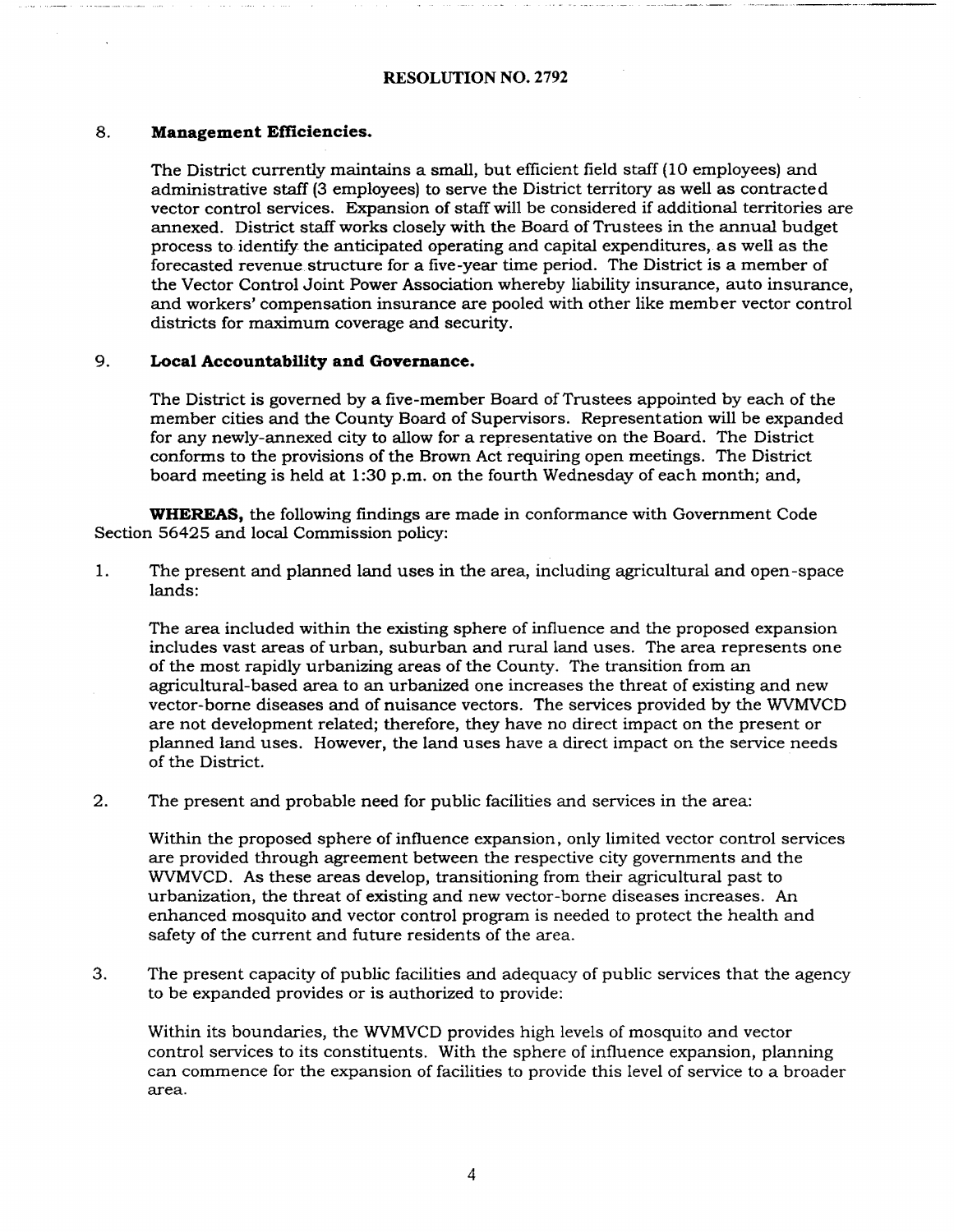### **RESOLUTION NO. 2792**

ere a compare to the comparence and workers of change of the comparent of the companies of the companies of the companies of the companies of the companies of the companies of the companies of the companies of the companie

4. The existence of any social or economic communities of interest in the area:

The sphere of influence expansion is proposed to include the balance of the City of Montclair and its sphere of influence and the City of Ontario within the planning jurisdiction of the District and provide for a comprehensive planning unit. The inclusion of the City of Rancho Cucamonga and its sphere of influence will allow for the District to plan for the ultimate community of Rancho Cucamonga as currently identified by the Commission and to ultimately provide the City with representation on the Board of Trustees.

### 5. **OTHER FINDINGS**

- A. Notice of this hearing has been published as required by law and directed by the Commission in waiving individual notice to include: The Sun. the Chino Champion, the Inland Valley Daily Bulletin, and the Los Angeles Daily News, newspapers of general circulation in the area. In addition, copies of the Notice of Hearing were forwarded to the cities and special districts for posting and distribution to members of their councils or boards. As required by state law, individual notification was provided to affected and interested local agencies, County departments. and those individuals wishing mailed notice.
- B. Comments from landowners and any affected local agency have been reviewed and considered by the Commission in malting its determination; and,

**WHEREAS,** the following functions and services are provided by the District and are as outlined in the Rules and Regulations affecting the functions and services of Special Districts (originally adopted on November 10, 1976); and Exhibit "A" of the Rules and Regulations lists each special district and its services and functions pursuant to the requirements of Section 6 of the Rules and Regulations; and,

**WHEREAS,** the Local Agency Formation Commission of the County of San Bernardino is required to review and update the Exhibit "A" of the Rules and Regulations of Special Districts to outline the services provided:

| <b>SERVICE</b>              | <b>FUNCTIONS</b>                                                                                                                                                                                                                 |
|-----------------------------|----------------------------------------------------------------------------------------------------------------------------------------------------------------------------------------------------------------------------------|
| Mosquito and Vector Control | Conduct surveillance and other<br>appropriate studies of vectors<br>and vector-borne diseases;<br>prevention of the occurrence of<br>vectors and vector-borne<br>diseases; abate or control vectors<br>and vector-borne diseases |

**WHEREAS,** pursuant to the provisions of Government Code Section 56425(h) the range of services provided by the West Valley Mosquito and Vector Control District is limited to those identified above. and such range of services shall not be changed unless approved by this Commission; and,

**WHEREAS,** having reviewed and considered the findings as outlined above, the Commission expands the sphere of influence of the West Valley Mosquito and Vector Control District to include the area as outlined on the attached Exhibits "A" and "A-1", and upholds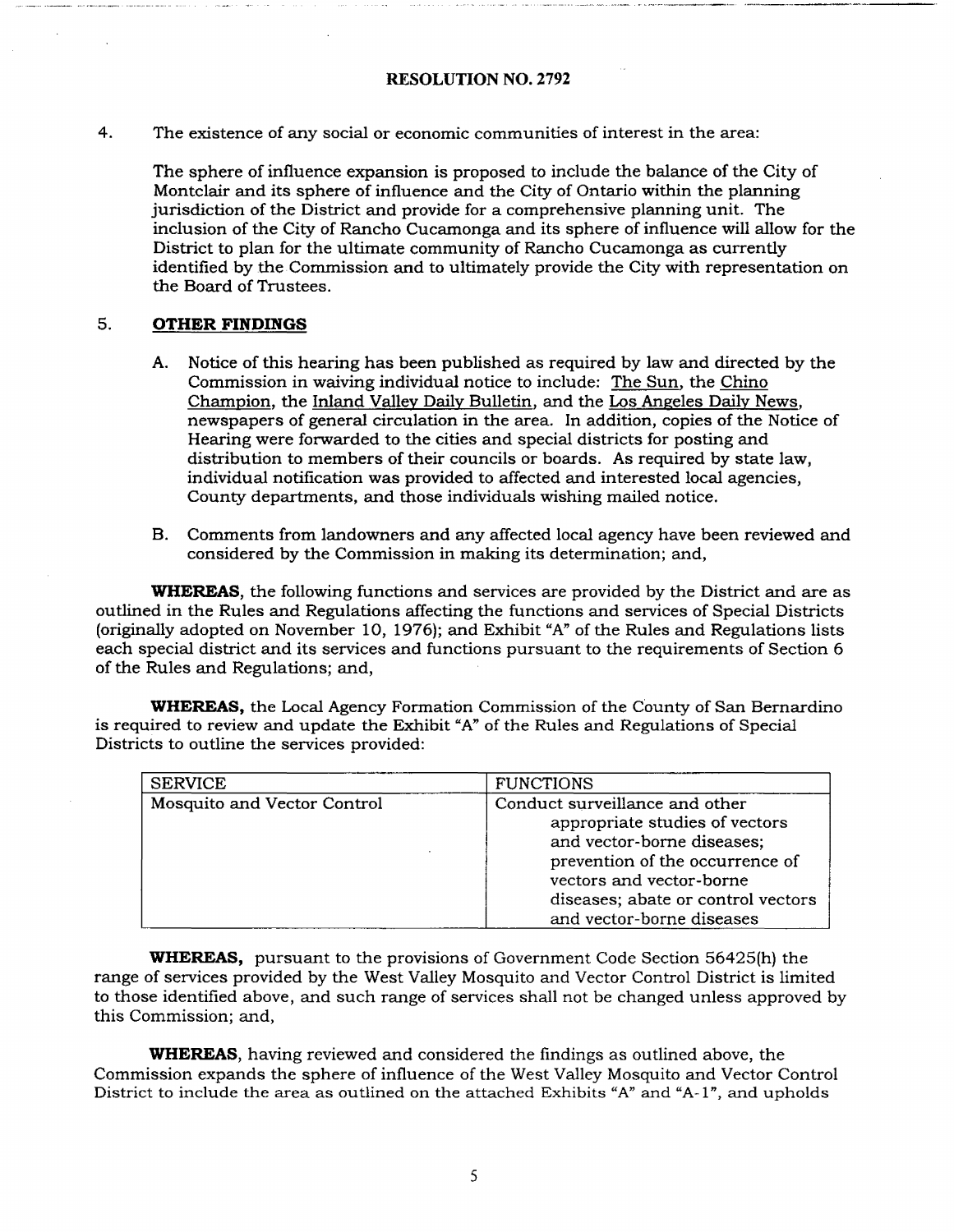the balance of the sphere of influence for the West Valley Mosquito and Vector Control District as it currently exists, and is depicted on the map attached as Exhibit "B" to this resolution.

**NOW, THEREFORE, BE IT RESOLVED** by the Local Agency Formation Commission of the County of San Bernardino, State of California, that this Commission shall consider the territory described on the legal description and maps attached as Exhibits "A", "A-1", and "B" as being within the sphere of influence of the West Valley Mosquito and Vector Control District, it being fully understood that establishment of such a sphere of influence is a policy declaration of this Commission based on existing facts and circumstances which, although not readily changed, may be subject to review and change in the event a future significant change of circumstances so warrants.

**BE IT FURTHER RESOLVED** that the Local Agency Formation Commission of the County of San Bernardino, State of California, does hereby determine that the West Valley Mosquito and Vector Control District shall indemnify, defend, and hold harmless the Local Agency Formation Commission of the County of San Bernardino from any legal expense, legal action, or judgment arising out of the Commission's affirmation of this sphere of influence, including any reimbursement of legal fees and costs incurred by the Commission.

**THIS ACTION APPROVED AND ADOPTED by the Local Agency Formation Commission of the County of San Bernardino by the following vote:** 

> **AYES: COMMISSIONERS: Bagley, Biane, Colven, Pearson, Postmus, Smith, Williams**

**NOES: COMMISSIONERS: None** 

**ABSENT: COMMISSIONERS: None** 

) ss.

STATE OF CALIFORNIA

COUNTY OF SAN BERNARDINO )

I, KATHLEEN ROLLINGS-McDONALD, Executive Officer of the Local Agency Formation Commission of the County of San Bernardino, California, do hereby certify Formation Commission of the County of San Bernardino, California, do hereby certify<br>this record to be a full, true, and correct copy of the action taken by said Commission,<br>by vote of the members present, as the same appea by vote of the members present, as the same appears in the Official Minutes of said Commission at its meeting of November 19, 2003.<br>DATED: November 19, 2003 n by said Commission,<br>cial Minutes of said<br>2-*phh.bnald* 

for 18

HLEEN ROLLINGS-McDONALD Executive Officer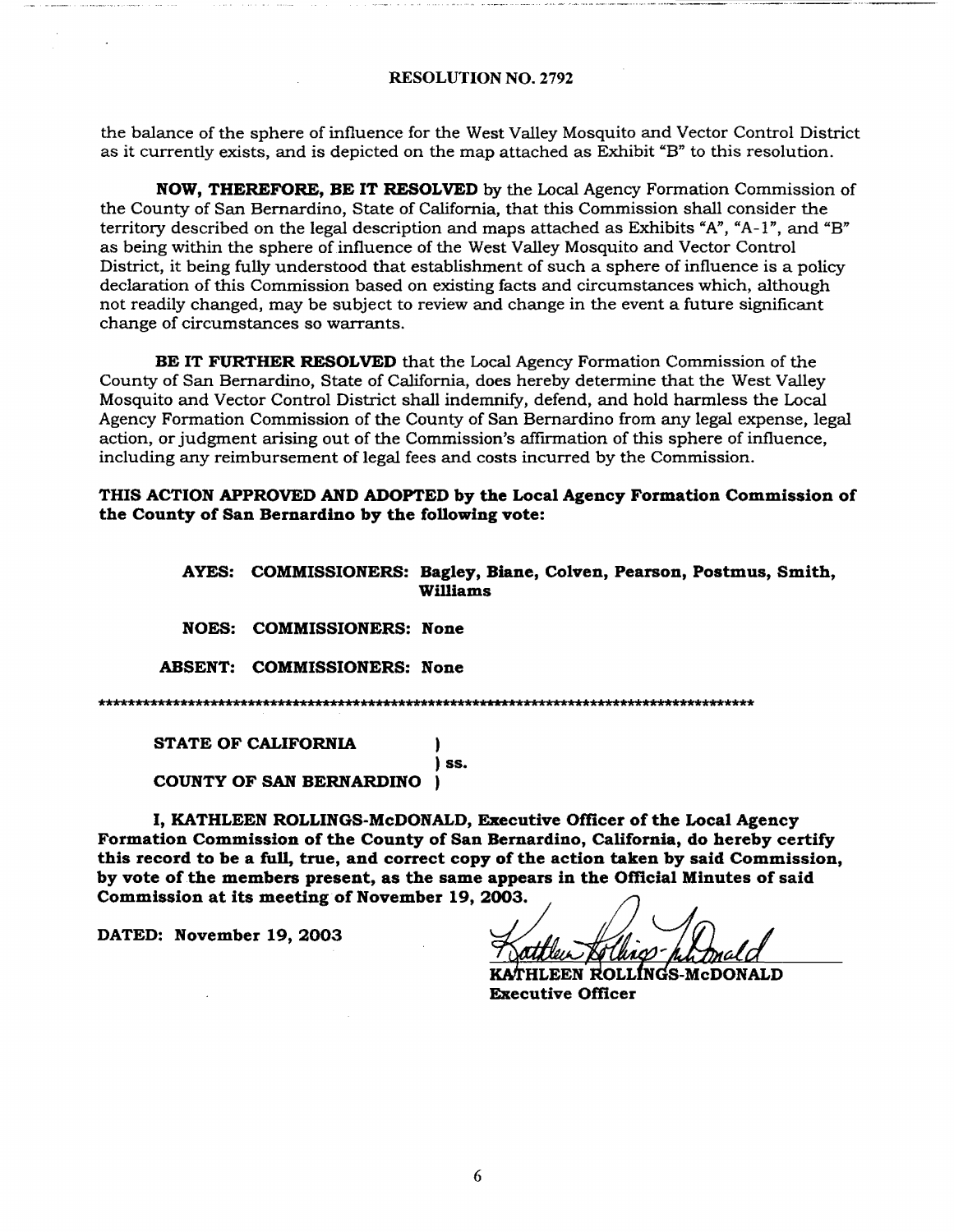*%l U/fco*  Revised Leaal  $\#1$  */ 03 2900* 

**LAFCO No.**  $\frac{\partial \mathcal{P}(\hat{O})}{\partial \mathbf{C}}$  **Date**  $\frac{11/18/63}{16/18}$ 

# **West Valley Mosquito and Vector Control District**

, That portion of the Southwest comer of the County of San Bernardino, State of California bounded as follows:

On the South by the Northerly boundary of the existing West Valley Mosquito and Vector Control District and the San Bernardino County Line;

On the West by the San Bernardino County line and the Westerly boundary of the Sphere of Influence of the City of Rancho Cucamonga;

On the North by the Northerly boundaries of the Sphere of Influence of the Cities of Montclair, Ontario and Rancho Cucamonga;

On the East by the Easterly boundaries of the Sphere of Influence of the Cities of Rancho Cucamonga and Ontario;

Said boundary more particularly described as follows:

**BEGINNING** at the Northeasterly comer of the existing West Valley Mosquito and Vector Control Sphere of Influence Boundary, said point also being the Northeast comer of Section 1, Township 2 South, Range 7 West, San Bernardino Meridian, and also being the intersection of the center lines of Philadelphia Avenue and Milliken Avenue;

- 1. Thence Westerly along said existing West Valley Mosquito and Vector Control Sphere of Influence Boundaries and following it's various courses to the San Bernardino County line, also being the Northwest comer of said Sphere Boundary;
- 2. Thence Northerly, leaving said existing sphere boundary, along the Westerly San Bernardino County line to the centerline of the Pacific Electric Railroad right of way, in Section 10, Township 1 South, Range 8 West, said point also being on the Northerly boundary of the City of Montclair;
- 3. Thence Easterly, leaving said County line, along the various courses of said City of Montclair boundary to the centerline intersection of Benson A venue and the extension of the Southerly Right of way line of the Interstate 10 Freeway, said point also being the Northwest comer of the City of Ontario;
- 4. Thence Easterly, leaving said City of Montclair boundary, along the various courses of said City of Ontario boundary to the center line intersection of Grove Avenue and the extension of the Northerly Right of way line of Burlington

EXHIBIT "A"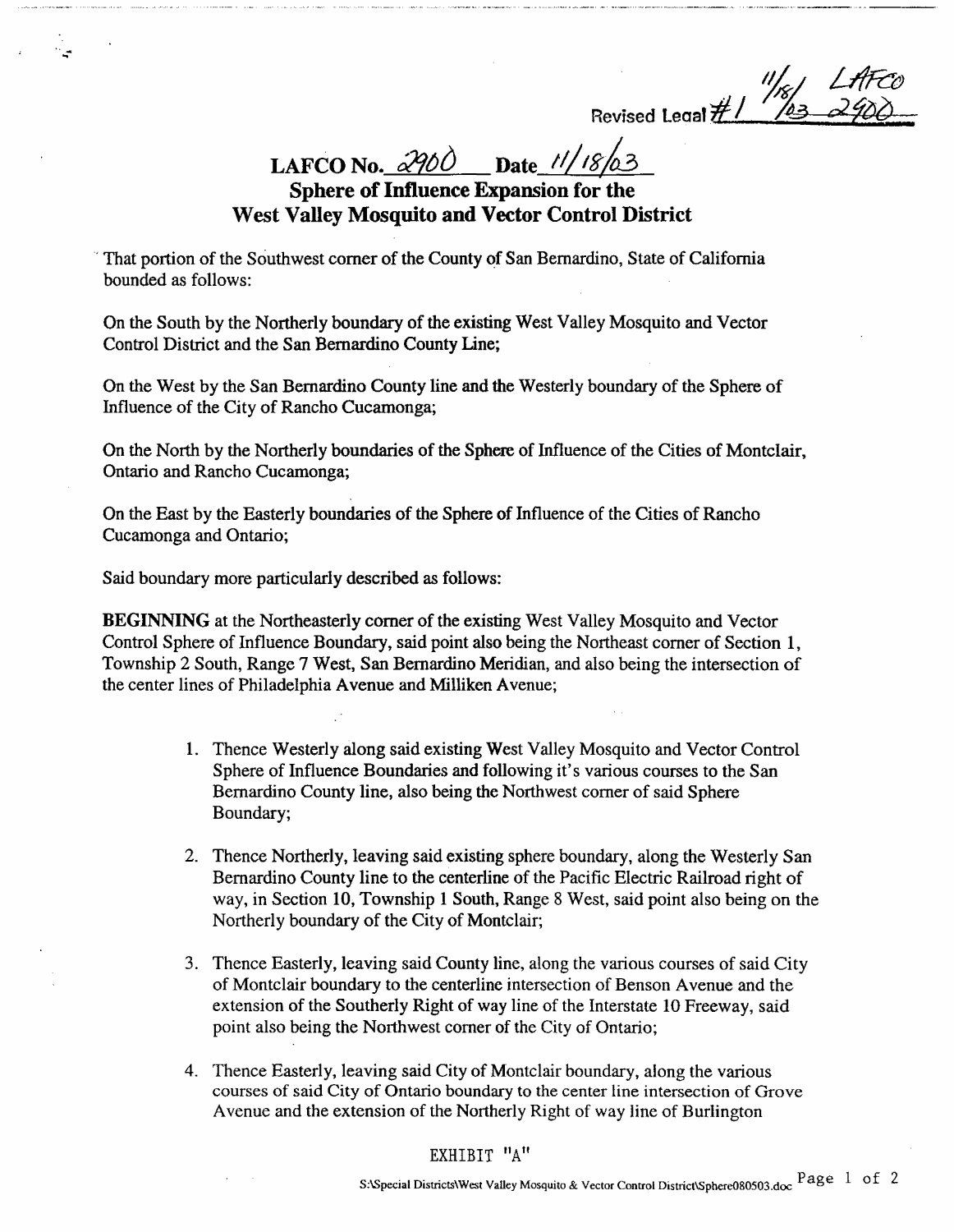Northern & Santa Fe Railroad, said point also being the Southwesterly comer of the Sphere of Influence boundary for the City of Rancho Cucamonga;

- 5. Thence leaving said City of Ontario boundary, Northerly, Easterly & Southerly along the various courses of said City of Rancho Cucamonga sphere boundary to the centerline intersection of Fourth Street and Etiwanda A venue, said point also being the Northeast comer of the City of Ontario boundary;
- 6. Thence leaving said City of Rancho Cucamonga sphere boundary, Southerly  $&$ Westerly along said City of Ontario boundary and continuing along said boundary, following all it's various courses, to the **POINT OF BEGINNING.**

しANの

ATION DA'

PROFI <u>। पुरु</u>

Expansion contains approximately 53,322 acres or  $\pm$  83 square miles.

This legal description was prepared by me or under my direction.

randst  $Bv:$ Travis G. Kottwitz, Deputy County Surveyor

Date:  $\frac{1}{2}$  /  $\frac{3}{2}$  /  $\frac{23}{2}$  L. S. #:7617

| Job No.            |  |
|--------------------|--|
| 00133LF0           |  |
| <b>Prepared by</b> |  |
| V.H.C.             |  |